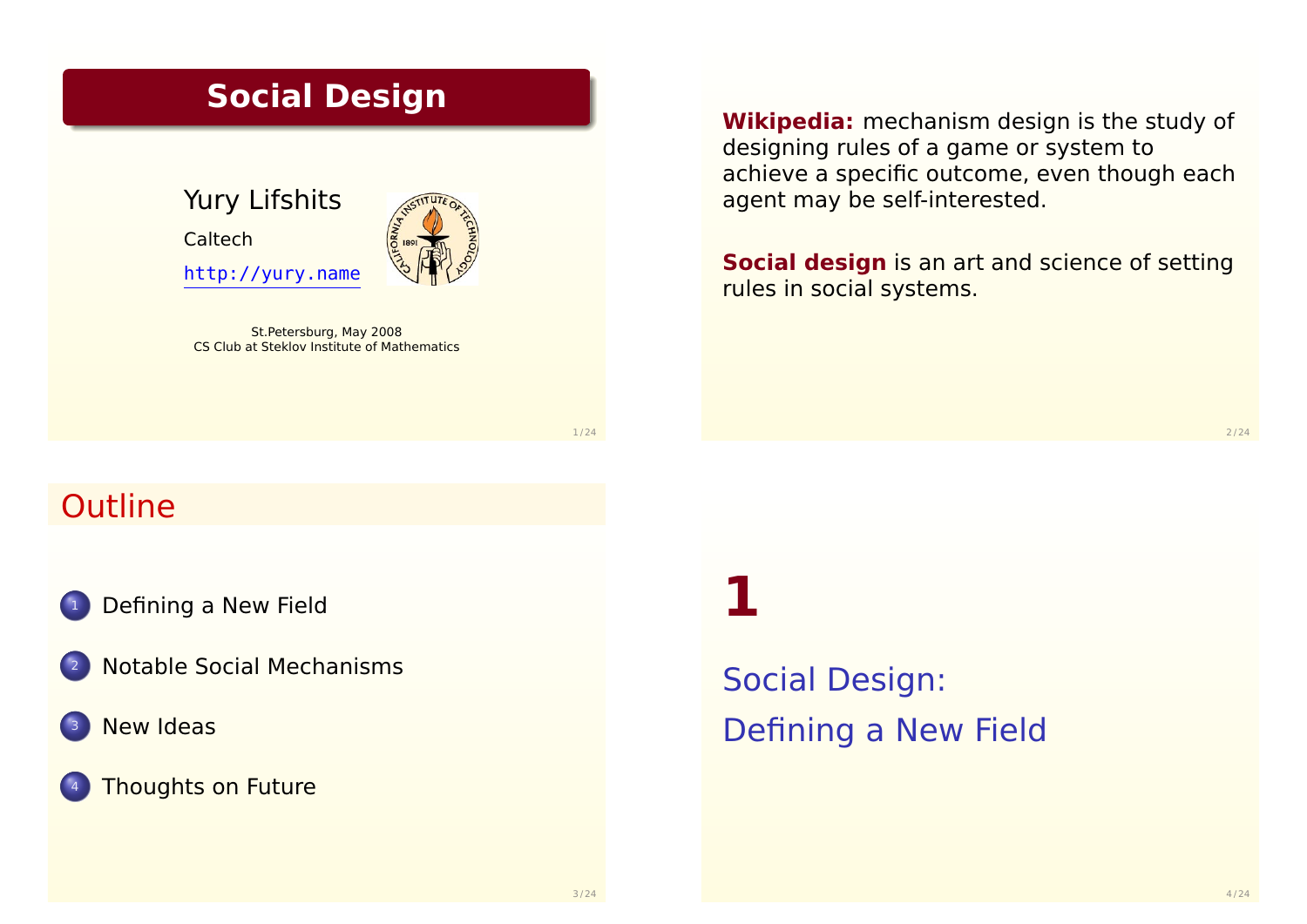## Social Design vs. Machine Learning

## Machine learning methodology:

- **1** Collect available data
- <sup>2</sup> Create training examples
- <sup>3</sup> Learn a "magic formula"

#### Social design:

- Motivate users give more and better data
- **Motivate feedback**
- **Motivate creating training examples**

# Applications

**o** Search

**2**

- **O** Trust and recommendations
- Motivating openness & contribution
- **Keeping users engaged**
- **•** Spam protection
- Loyalty programs
- Advertising targeting and wishlist extraction

Instruments for Social Design

- Rules for system entrance
- Virtual statuses
- **Business model: costs and rewards**
- **Privacy policy**
- o Information dynamics
- o Rights: data access, contact, post
- Limits: invitations, connections, messages

<span id="page-1-0"></span>Notable Social Mechanisms

5 / 24

6 / 24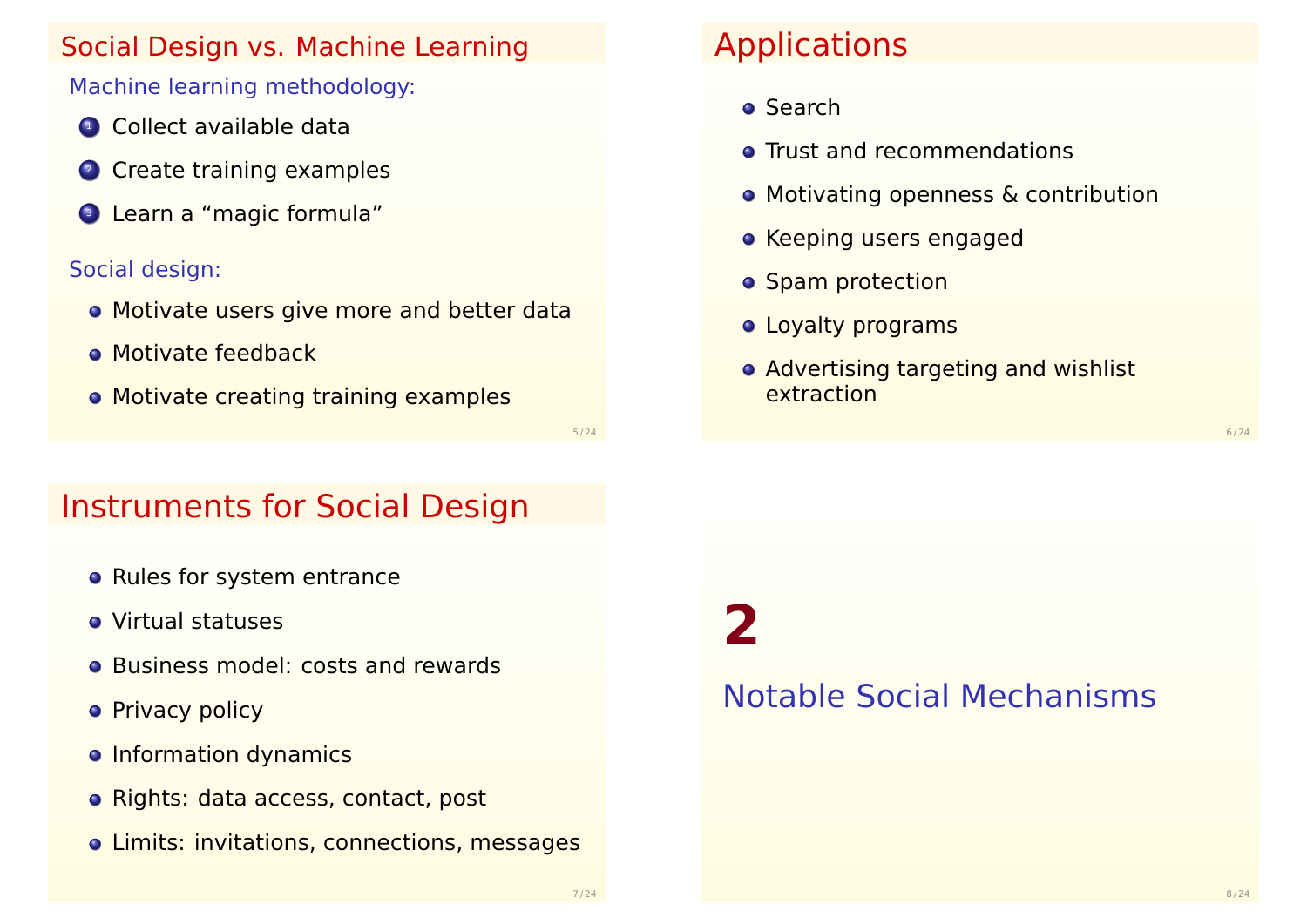## eBay Feedback

- **•** Buyers and sellers
- **Bidirectional feedback evaluation after** every transaction
- $\bullet$  eBay Feedback:  $+/-$ , four criteria-specific ratings, text comment
- Total score: sum of  $+/-$  Feedback points

9 / 24

• 1, 6, 12, months and lifetime versions



## Advertising Systems



## VKontakte Reputations

- <sup>1</sup> First 100 points: real name and photo, profile completeness
- 2 Then: paid points (via SMS) gifted by your supporters
- <sup>3</sup> Any person has 1 free reference link, initially pointing to a person who invited him to VKontakte. Bonus points (acquired by rules 2 and 3) are propagating with 1/4 factor by reference links.

#### **Rating benefits:**

- **O** Basis for sorting: friends lists, group members, event attendees
- **•** Bias for "random six friends" selection

## Sponsored Search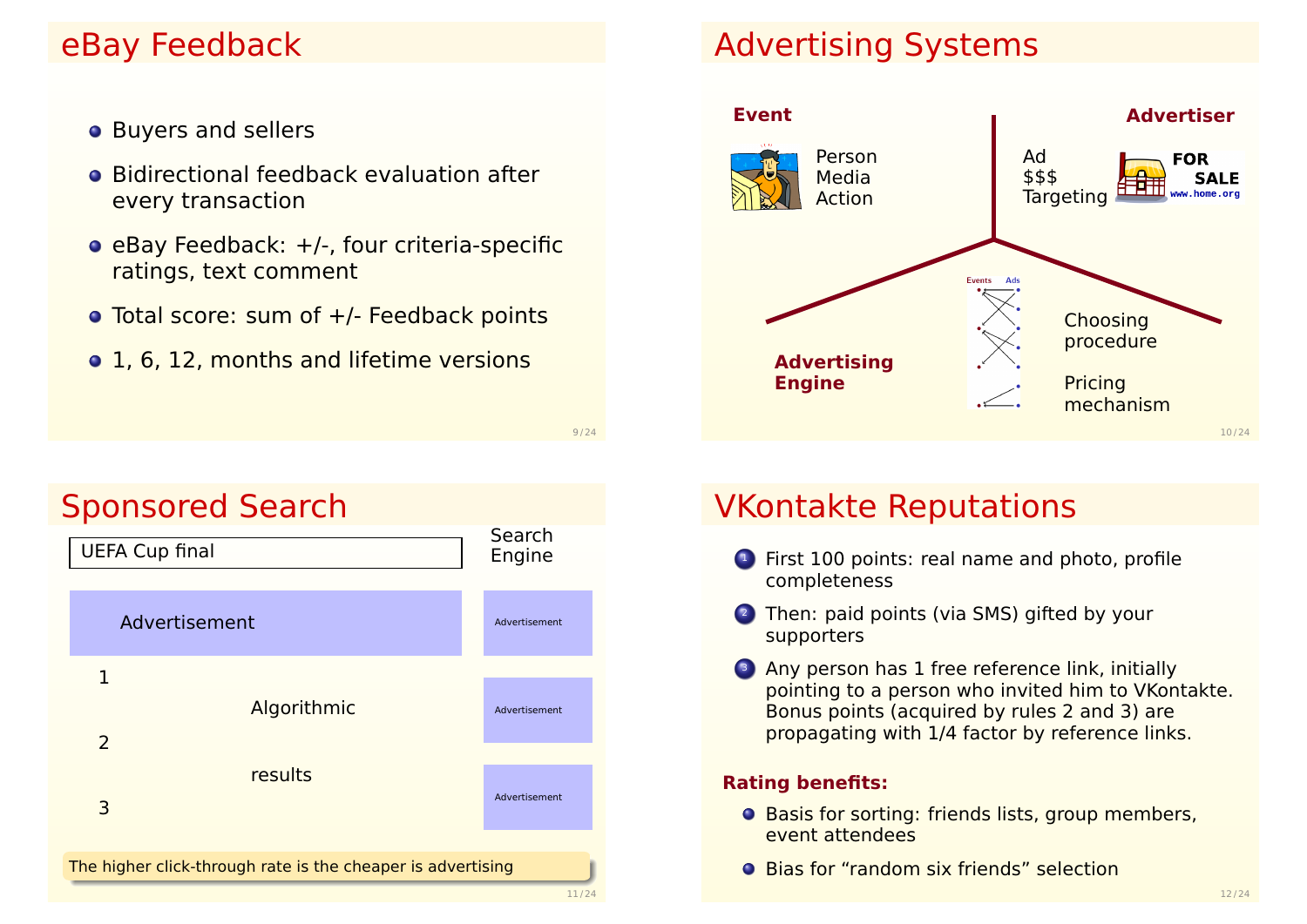# Digg

# digg

- News sorted by user votes
- Two streams: top news and upcoming
- Votes are inflating with time
- o Votes of reputable users counts more

## Other Stories

- Yahoo! Buzz
- Amazon spam
- **Twitter limit of 140 characters**
- Last.FM
- Last album of Radiohead
- o rel=nofollow
- **Attention Trust movement**
- Blog ranking (Technorati, Yandex)

13 / 24

## Offline Social Mechanisms

- **•** Political elections
- **•** Transportation: carpool rule, traffic lights
- **o** Taxation law
- **o** Immigration law

<span id="page-3-0"></span>**3** New Ideas

16 / 24

14 / 24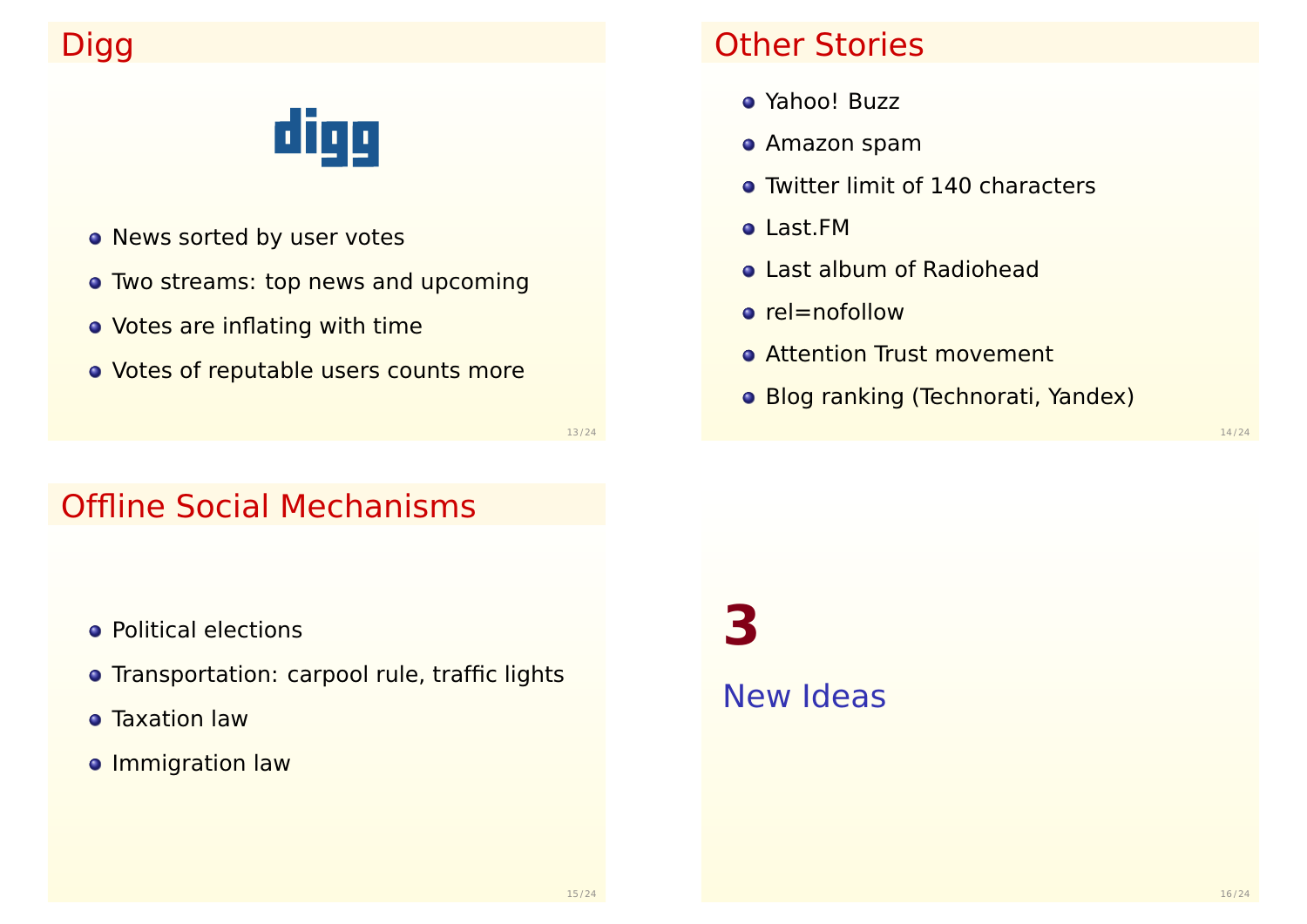## Frontpage Auctions

What content/apps to promote to frontpage?

- **Owner choice**
- Latest content (like in any blog)
- Paid placement (spot for advertisement)
- **Random (like six random friends box in** any Facebook profile)
- User voted (like in Digg.com)
- **•** Personalization

17 / 24

# **4** Thoughts on Future

## Reputation-Based Messaging

- Every product can buy 10 reputation points on the start
- Every advertising message costs a point
- A positive response (vote up) brings 10 new reputation points

18 / 24

## Technology Challenges

- Viral distribution (apps, information)
- **Motivating openness and contribution**
- **O** Cross-platform reputations
- **O** Business reputations
- **O** Social spam, sybill attack (reputations can help)
- Revenue sharing, new business models
- **O** Innovations in copyright and patent law
- **•** Wishlist extraction
- **O** Employee lists
- <span id="page-4-0"></span>**• Anonymity of web surfing**